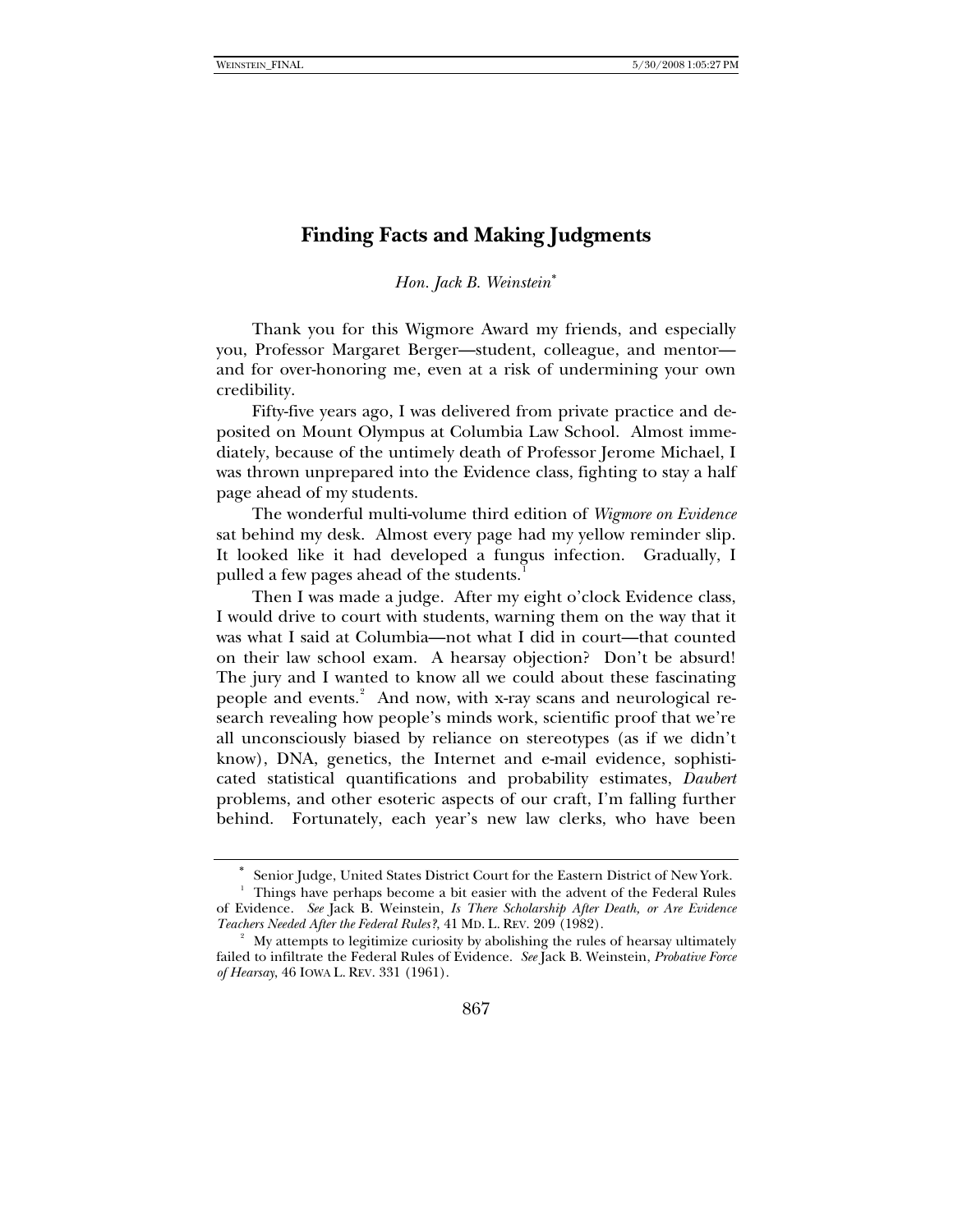868 *SETON HALL LAW REVIEW* [Vol. 38:867

trained so well by evidence scholars, and the wonderful law review articles I read with such anticipation provide hope for comprehension of continuing problems of proof.

EVIDENCE'S THIRD DIMENSION—THE NORMATIVE

Evidence teachers have rightly instructed their students that a trier—whether the judge or jury—is to determine the probability that facts existed in the real world: evidence is evaluated and then combined in a logical progression of inferences with evidential hypotheses to determine whether propositions of fact (operative facts) required by the rule of substantive law have been established to the requisite degree of probability. Rational fact-finding rules the day.<sup>[3](#page-1-0)</sup>

Much as we try to constrain our judicial inquiry into the facts by logic in the quiet confines of our courtrooms, we fail, in part for reasons suggested by Carl Sandburg:

"Do you solemnly swear before the ever-living God that the testimony you are about to give in this cause shall be the truth, the whole truth, and nothing but the truth?"

"No, I don't. I can tell you what I saw and what I heard and I'll swear to that by the ever-living God but the more I study about it the more sure I am that nobody but the ever-living God knows the whole truth and if you summoned Christ as a witness in this case what He would tell you would burn your insides with the pity and the mystery of it."[4](#page-1-1)

<span id="page-1-0"></span><sup>3</sup> *See, e.g.*, JEROME MICHAEL & MORTIMER J. ADLER, THE NATURE OF JUDICIAL PROOF: AN INQUIRY INTO THE LOGICAL, LEGAL, AND EMPIRICAL ASPECTS OF THE LAW OF EVIDENCE (1931); EDMUND M. MORGAN & JOHN M. MAGUIRE, CASES ON EVIDENCE (1934) (a revision of the 1900 second edition of Thayer's Evidence Casebook); JAMES BRADLEY THAYER, SELECT CASES ON EVIDENCE AT THE COMMON LAW 1 (1892) ("Reasoning, The Rational Method of Settling Disputed Questions . . . ."); WILLIAM TWINING, THEORIES OF EVIDENCE: BENTHAM AND WIGMORE (1985); JACK B. WEINSTEIN ET AL., EVIDENCE, CASES AND MATERIALS 3, 11–14 (9th ed. 1997) (analysis of lines of proof); JOHN HENRY WIGMORE, THE PRINCIPLES OF JUDICIAL PROOF: OR THE PROCESS OF PROOF AS GIVEN BY LOGIC, PSYCHOLOGY, AND GENERAL EXPERIENCE AND ILLUSTRATED IN JUDICIAL TRIALS (2d ed. 1931); Margaret A. Berger, *Science for Judges IX*, 16 J.L. & POL'Y 13 (2007) (summary of Science for Judges' program papers); Jerome Michael & Mortimer J. Adler, *The Trial of an Issue of Fact*, 34 COLUM. L. REV. 1224, 1462 (1934); D. Michael Risinger, *Introduction*, 38 SETON HALL L. REV. 835 (2008); Peter Tillers, *Visualizing Evidence and Inference in Legal Settings*, 6 LAW, PROBABILITY & RISK 1 (2007); William Twining, *Argumentation, Stories, and Generalizations: A Comment on Prakken et al. "Sense-Making Software*,*"* 6 LAW, PROBABILITY & RISK 169 (2007).

<span id="page-1-1"></span><sup>4</sup> CARL SANDBURG, THE PEOPLE, YES 193 (1936), *quoted in* Jack B. Weinstein, *Some Difficulties in Devising Rules for Determining Truth in Judicial Trials*, 66 COLUM. L. REV. 223, 240 (1966).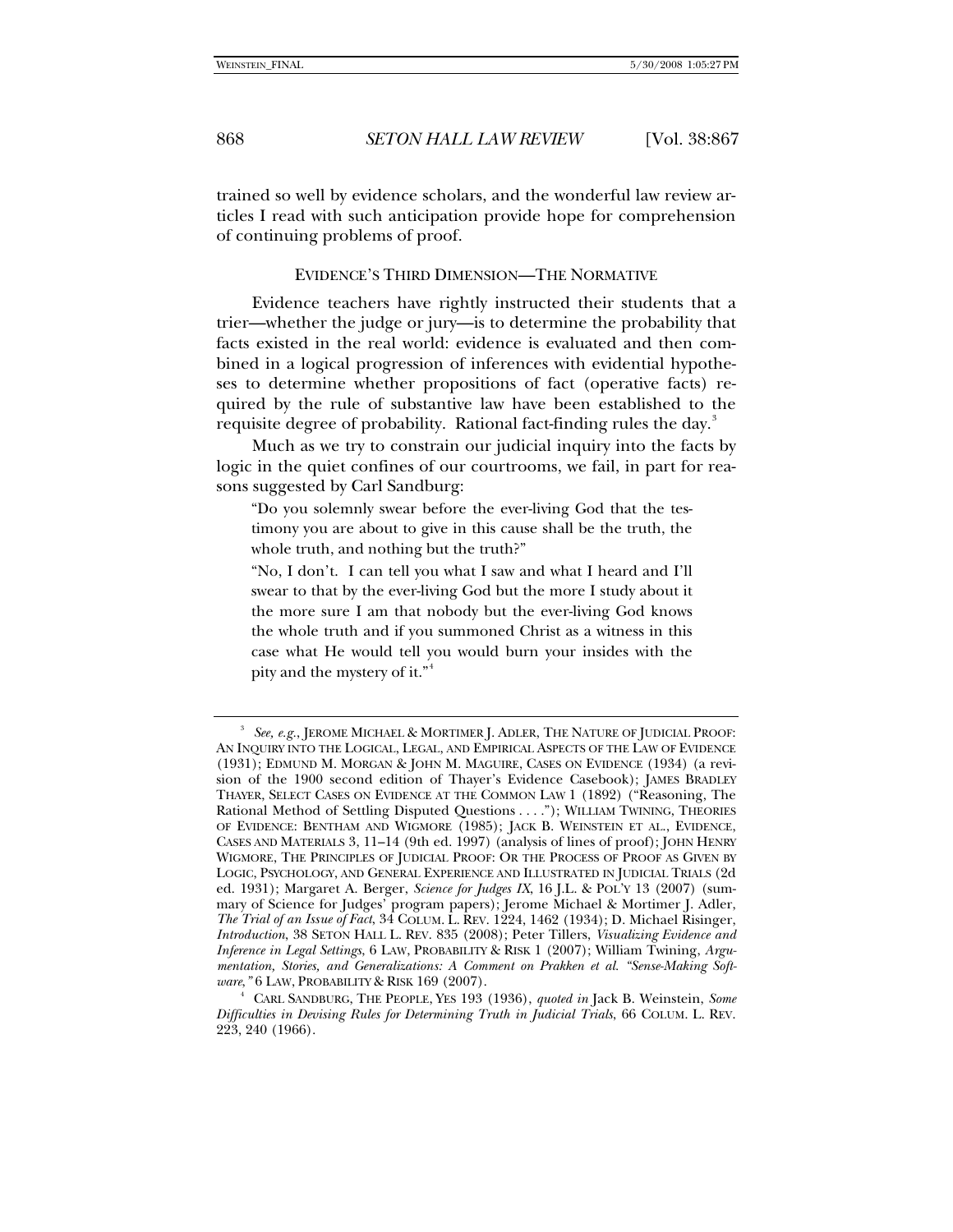## 2008] *FINDING FACTS AND MAKING JUDGMENTS* 869

While the difficulties of estimating the probability that an operative fact existed are properly emphasized in our classrooms, less often stressed is the lack of stability of the law that defines operative facts and therefore our factual inquiries. Since I shall merely touch on the point, it is enough to say here that there is a difference between triers' finding facts and their making judgments about what the substantive law is or should be. The issue is obvious in such matters as negligence, capital punishment, sex crimes and pornography, gender discrimination, and punitive damages. Local community views impinge upon—and manipulate—substantive commands, sometimes with the law's approval, and sometimes with its disdain, as when we denominate the process "nullification." The subtle impact of normative judgments affecting the law in particular cases continues to pervade our trials, arbitrations, and settlements.

In a recent case in my court, the matter was starkly posed when a middle-aged, otherwise blameless peaceful citizen, who had been terribly sexually abused as a child but created his own supportive family, was discovered through Internet forensics to be viewing child pornography in a private locked room of his detached garage. The minimum statutory penalty was five years. After a guilty verdict, the jury was informed of the mandatory penalty. Jurors then indicated that they believed the crime warranted treatment rather than incarceration, and that a guilty verdict would probably not have been ren-dered had they known of the punishment.<sup>[5](#page-2-0)</sup> Of necessity, the resulting opinion, granting a motion to set aside the verdict, deals with an analysis of colonial juries' power to decide sentences and impose *local* community views—the stuff of *Booker*.<sup>[6](#page-2-1)</sup> Yet the overall trend, led by the Supreme Court, is reducing the community's input into rules of law as applied in court by attenuating the jury's role.<sup>[7](#page-2-2)</sup> Capital cases and some non-capital sentencing are perhaps exceptions. But, in fact, biases, community views of equities, and a humane view of life in all its wonderful and awe-inspiring complexities, still intrude. Triers make judgments about fairness while they act as factfinders. Do our students appreciate this fascinating third dimension of Evidence? Do the Sixth and Seventh Amendments to the Constitution still guaran-

<span id="page-2-0"></span> $^5$  United States v. Polizzi,  $\_$  F. Supp. 2d  $\_$ , No. 06-CR-22, 2008 U.S. Dist. LEXIS 26223 (E.D.N.Y. April 1, 2008, revised April 23, 2008).

<span id="page-2-1"></span><sup>6</sup> United States v. Booker, 543 U.S. 220 (2005). Colonial history and practice is also the basis for *Crawford v. Washington*, 541 U.S. 36 (2004).

<span id="page-2-2"></span><sup>7</sup> Jack B. Weinstein, *The Role of Judges in a Government of the People, by the People and for the People*, 30 CARDOZO L. REV. (forthcoming 2008) (*see* Part VIII, Juries).